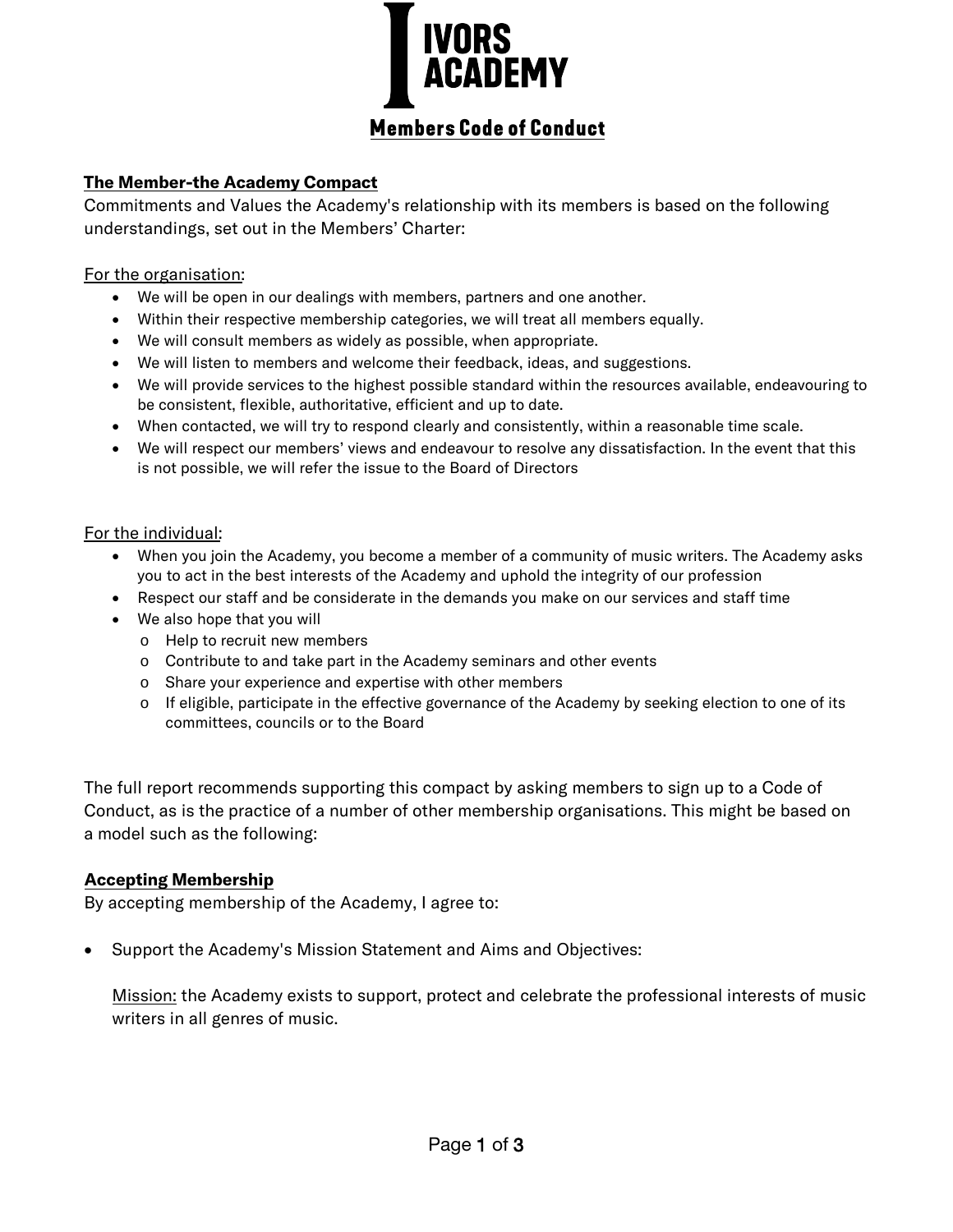## Aims & Objectives

- o campaigning to protect copyright in Great Britain, Europe and the rest of the world;
- o fostering a sense of community amongst British music writers;
- o celebrating excellence through world-class awards ceremonies;
- o providing services, training and information to Members;
- o encouraging new professional music writers
- Abide by the Academy's Code of Conduct, as follows:

The conduct of any member may have consequences for the reputation of the Academy. Therefore, this Code of Conduct sets out the standards that we expect all of our Members to maintain.

- 1. Members should not, at any time, behave in a manner likely to damage the Academy either substantively or reputationally, whether through action or public utterance
- 2. Members should acknowledge and abide by the decisions of the the Academy board
- 3. Members should treat all fellow members of the Academy and its staff with professional respect.; they must not engage in dishonest, misleading, abusive or bullying behaviour
- 4. Members may only present themselves as representing the Academy whether by speaking, writing, on social media or through using the organisation's logo or trademarks - with the express authority of the Board or the CEO. In other circumstances they should make it clear that opinions expressed are personal and not necessarily representative of the Academy's membership.

Any Member judged to have breached this Code of Conduct may be subject to review by the Board and / or face disciplinary action, including suspension or termination of Membership, in accordance with the rules and Articles of the Academy *(see below)*

#### **The Governance Context**

#### The Academy Articles currently state:

The Board of The Company may remove a Member in the following circumstances by notice in writing or by electronic means of communication. And if termination is no less than 1 month before that Members' subscription renewal date the Board will reimburse the Member for the remaining amount.

- (i) The Company has received valid and upheld complaints that he has demonstrated inappropriate and unacceptable behaviour towards Directors, Executives, other the Academy Members and or employees. There will be a right of appeal as outlined in the Members Charter.
- (ii) If he is convicted of any criminal offence excluding minor motoring or similar offences that cannot reasonably damage the reputation of The Company.

## **Disciplinary Procedure for Members** (unchanged from current practice)

Notice of consideration - the Board may at any time serve a notice in writing (electronic or otherwise) to the Member in question to indicate that the Board is considering suspending the Membership of or removing from the Register of Members that Member whom in the opinion of the Board they may have reason to do so. The notice shall set out the Board's reasons for being minded to suspend or remove that Member.